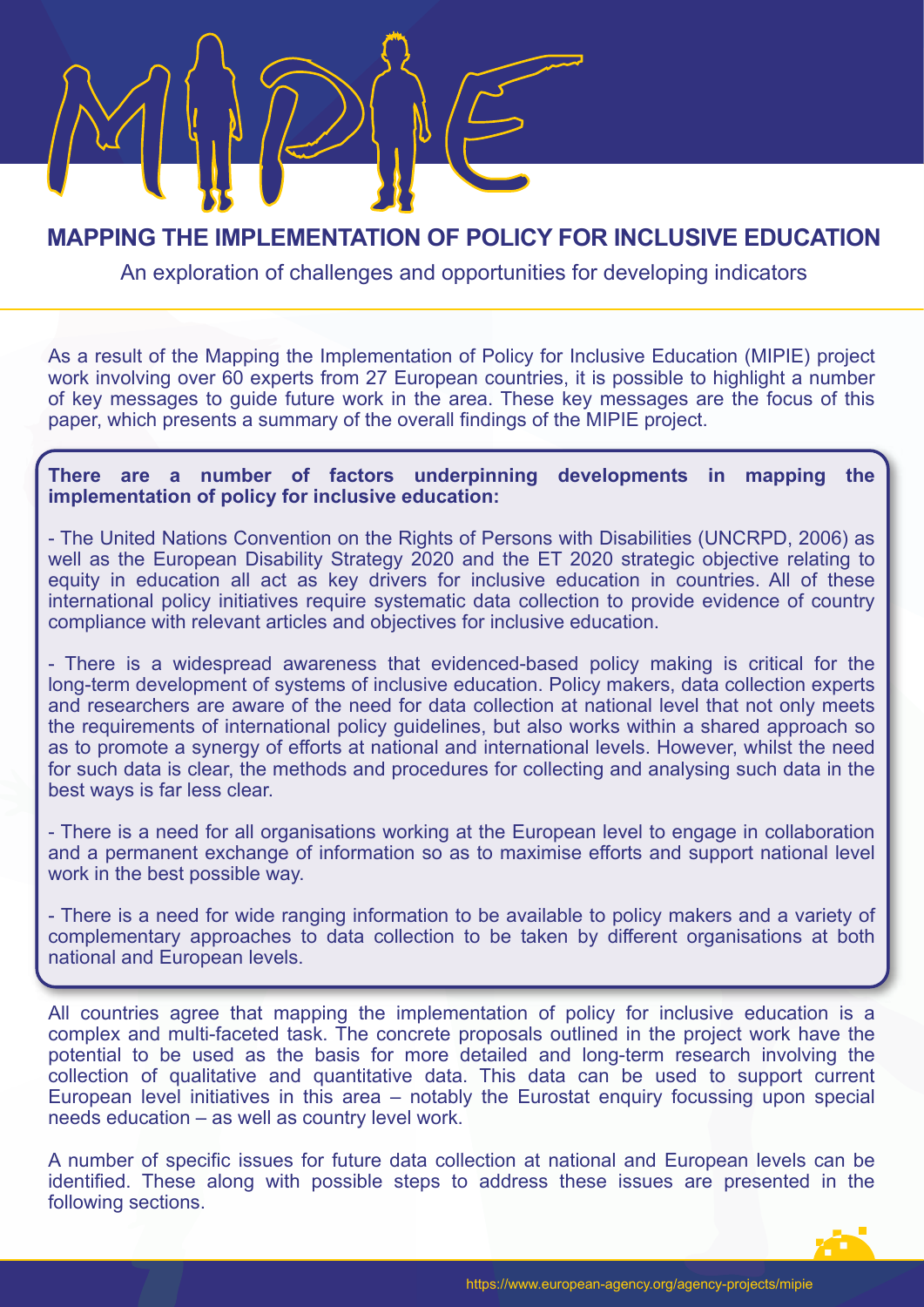

## **The need to develop evidence-based inclusive education policies**

Inclusive education can be understood as the presence (access to education and school attendance), participation (quality of the learning experience from the learners' perspective) and achievement (learning processes and outcomes across the curriculum) of all learners in mainstream schools. A clear priority identified by all countries is the need to develop evidence-based policies for inclusive education.

**Five key policy requirements relating to data collection emerge from a consideration of the need for evidence on inclusive education at the national level:**

- 1 The need for national level data collection to be anchored within European level agreements;
- 2 The need to understand the impact of differences in countries' education systems;
- 3 The need to analyse the effectiveness of inclusive education;
- 4 The need for data collection to provide evidence relating to quality assurance issues;
- 5 The need to track the progress of learners in the long-term.

Policy makers need qualitative and quantitative data that informs them about the quality of education of learners with special educational needs (SEN).

These main messages reflect a central recommendation from the World Report on Disability (2011) - the need for countries to develop existing data collection systems for quantitative data, but also conduct detailed and specific qualitative research into cost effectiveness and other quality assurance related issues.

**European level work needs to be aligned to the broad concepts of inclusive education as an approach for all learners.** This will lead to:

- A re-interpretation of 'traditional' target groups for data collection in order to consider all learners at risk of exclusion, such as migrants, or learners not attending formal education, as well as those with SEN;

- The need to integrate specific data gathering for inclusive education within all 'usual' educational data gathering activities.

European level agreements need to be reached on data collection to track inclusive education possibilities across all lifelong learning phases – from pre-school to adult education opportunities.

### **Exploring current approaches to data collection at the European level**

In examining the current and past work conducted by international organisations, three main approaches to data collection are apparent – data collection based on placement of learners identified as SEN, categories of SEN, or on the allocation of additional resources for SEN.

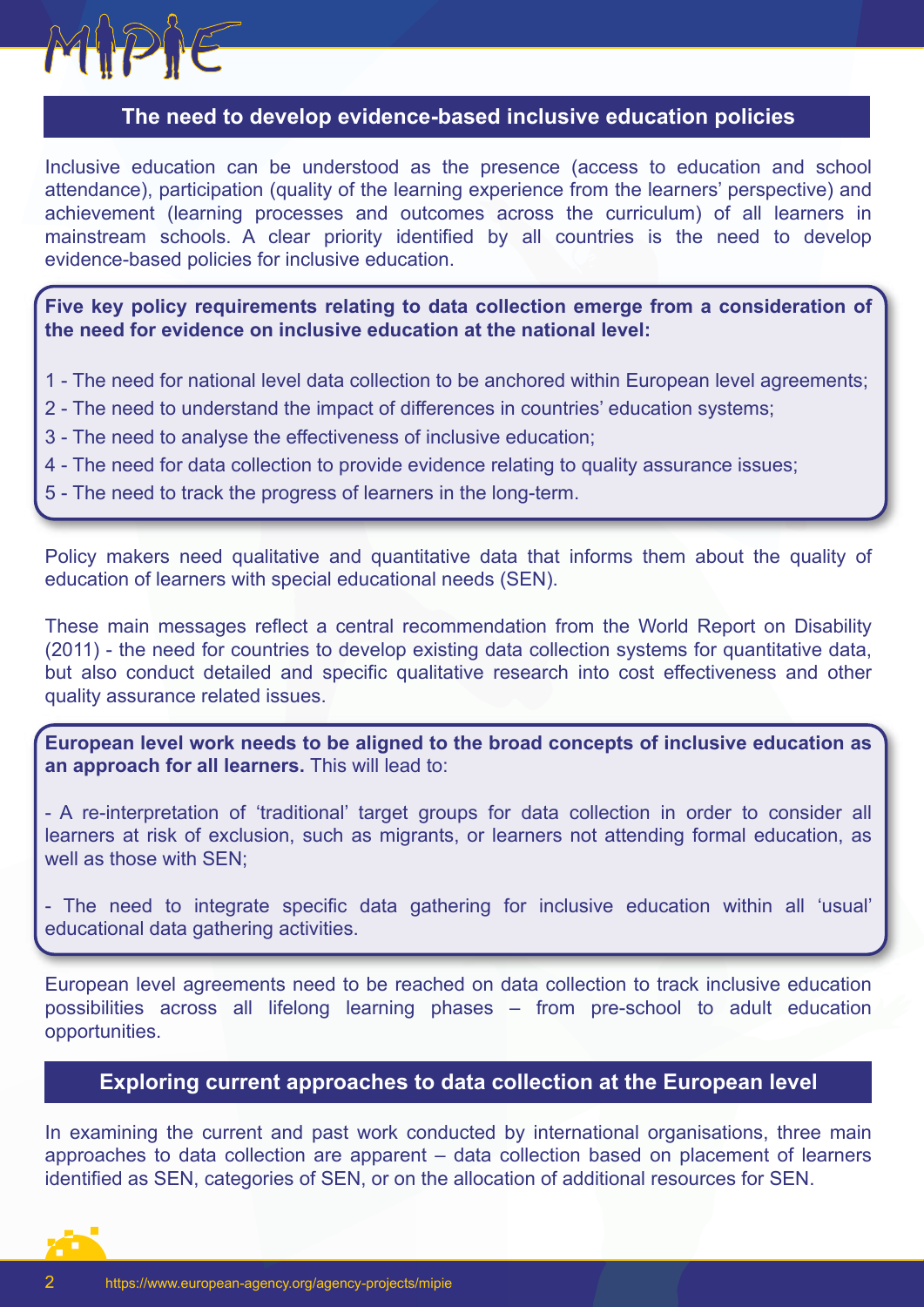

These approaches are all based on the same highly interconnected core concepts – the identification of SEN and subsequent support to meet a particular need. However, the different emphases in each approach lead to potential strengths and weaknesses.

**National level data should be available for EU level comparative work.** For this to be done in a meaningful way, there is a need for more clarity on what national data should be collected, how, using what techniques and by who at national and European levels. A 'shared language' for data collection relating to inclusive education based on shared understandings of key concepts at the European level is required.

In the longer term, work at the European level would focus upon data collection that allows policy makers to identify processes that 'work' in inclusive education. The prime focus would be on data that provides evidence of quality in inclusive education. Such work could potentially involve the development of an agreed set of indicators for qualitative data collection.

There is agreement that mapping the implementation of inclusive education at international level faces three main challenges. These relate to issues surrounding definitions, methods and inclusive education policies.

Evidence based policies can only be developed by drawing upon qualitative data that supports quantitative data collection work. However, the demands of current political priorities for quantitative data, particularly at the European level may reduce the emphasis on the collection of high quality qualitative information.

## **Establishing a shared framework for mapping purposes**

The MIPIE project leads to the call for the development of a shared framework for data collection that would build upon existing national data collection procedures, as well as international data collection agreements and procedures. A framework for data collection that would meet the requests of policy makers involved in the MIPIE project would provide information on: the education and learning outcomes of learners with SEN; policy levers shaping these outcomes; the impact of the specific characteristics both of learners and the education systems upon educational outcomes.

**Three dimensions underpinning such a shared framework can be identified:** 

- A move to a system based approach for data collection based upon shared concepts and definitions;

- The collection of evidence leading to both quantitative and qualitative benchmarks;

- The use of a multi-level framework for analysing policies at national and international levels.

The proposed shared framework for mapping inclusive education explicitly identifies different foci for quantitative and qualitative data collection relating to:

- Input, process, outputs and outcomes of the education system,

- The system, school, classroom – and through these also – the learner levels.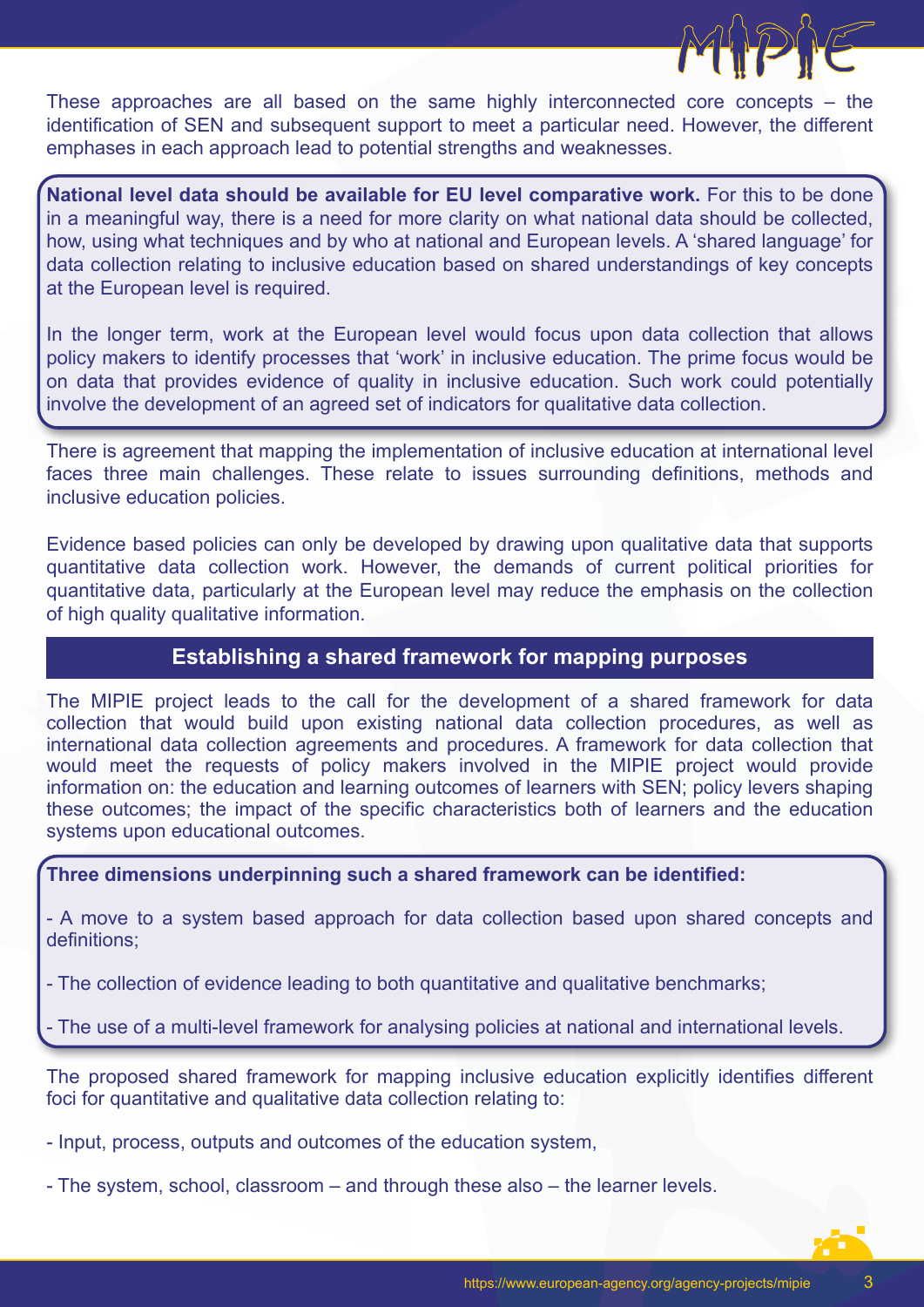

Such a framework would enable national and international benchmarking to support:

- An understanding of the impact of differences in countries' education systems;
- The identification of similarities in countries' systems for inclusive education;

- The illustration of effects of different elements within systems, such as the degree of centralisation in education, teacher education and training for other education professionals, school autonomy and organisational framework and resources allocated to learners with SEN.

Crucially, such an approach can be built upon by countries to develop data collection in order to monitor learners' rights as well as to monitor the effectiveness of systems for inclusive education.

## **Monitoring learners' rights**

Future data collection must be in line with the UNCRPD (2006), as this is an increasing influence upon legal frameworks for education. Mapping the implementation of policy for inclusive education therefore requires indicators providing evidence that education systems are equitable for learners with SEN.

It is possible to identify key rights issues corresponding with the different phases of the input, process, output/outcomes model:

- *Input can be seen to correspond to equity in terms of access* for learners with SEN and their participation in education in non-segregated settings;

- *Process corresponds to equity in relation to educational opportunities* for learners with SEN and the possibilities within the system to provide them with appropriate support to meet their needs;

- *Outputs correspond to equity in terms of achievement opportunities* and possibilities for success in academic and social learning and in the transition opportunities that are open to learners with SEN;

- *Outcomes correspond to equity in relation to personal autonomy* during and after formal education and in particular to the affiliation opportunities open to learners with SEN that support their inclusion into wider society.

**Within a comprehensive framework for mapping rights issues, both quantitative and qualitative indicators need to be identified in relation to:**

- Participation in education and training;
- Access to support and accommodation;
- Learning success and transition opportunities;
- Affiliation opportunities.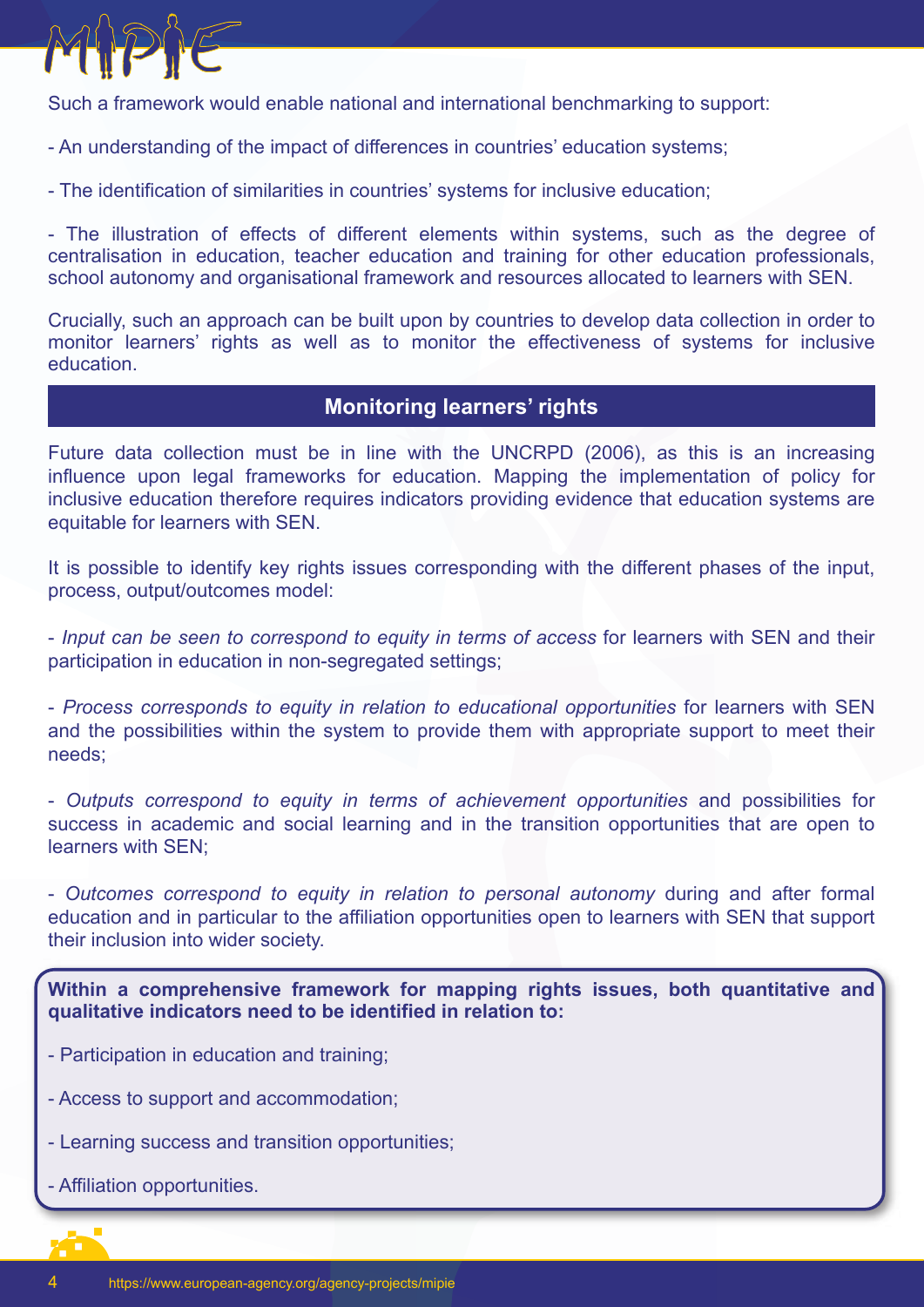

#### **Current and feasible quantitative indicators relating to participation**

Existing information at country level indicates that it is possible to identify an indicator on participation rates of school age learners in mainstream education for national and European level data collection work. The indicator that is currently available from existing data focuses upon the *percentage of learners with SEN who are educated in segregated settings*. The operational definition of segregated education agreed upon by European Agency for Development in Special Needs Education (the Agency) member countries, is where a learner is formally identified in a country as having SEN and follows education in separate special classes or special schools for the largest part – 80% or more – of their school day.

Work within the MIPIE project suggests that data on learners with SEN in segregated settings is currently the most comparable across countries and that this quantitative data can be used in indicating certain trends in provision and movements towards inclusion.

However, the potential usefulness of any data on participation could be greatly improved by linking it to more systematic data collection at the classroom and/or learner level. It can be seen that indicators more relevant to policy would not only be comparable – both between countries and within longitudinal data collection work – but would focus on participation in inclusive settings, not segregated provision.

**In line with the arguments relating to rights and equity for all learners in education, future data collection should take an approach in line with inclusive education as an approach for all learners.**

By examining data that might possibly be collected by countries, a feasible indicator could focus upon data relating to the *percentage of all learners of a certain age group (for instance 9 or 14 years old) that follow the mainstream curriculum with their peers of the same age for at least 80% of the time*. Data could be collected by all countries using an agreed approach: either collecting data for all learners of a particular age, or using a random sampling approach.

This indicator has a number of potential advantages: it would provide classroom level data to verify national or regional level data and would focus on all learners (not only those identified as having SEN) therefore emphasising inclusion, not segregation.

As a result of the MIPIE project work, it is argued that quantitative data collection in line with this proposed indicator is feasible and potentially useful and could be pursued at the European level in the near future.

## **Monitoring the effectiveness of systems for inclusive education**

Data that examines the effectiveness of systems for inclusive education would consider a number of areas: initial assessment procedures, to the on-going involvement of learners and their families in educational experiences and the effectiveness of learning environments in overcoming barriers and supporting meaningful learning experiences for all learners.

At national level data should:

- Facilitate planning and the monitoring of resources and personnel,
- Determine the effectiveness of teacher education,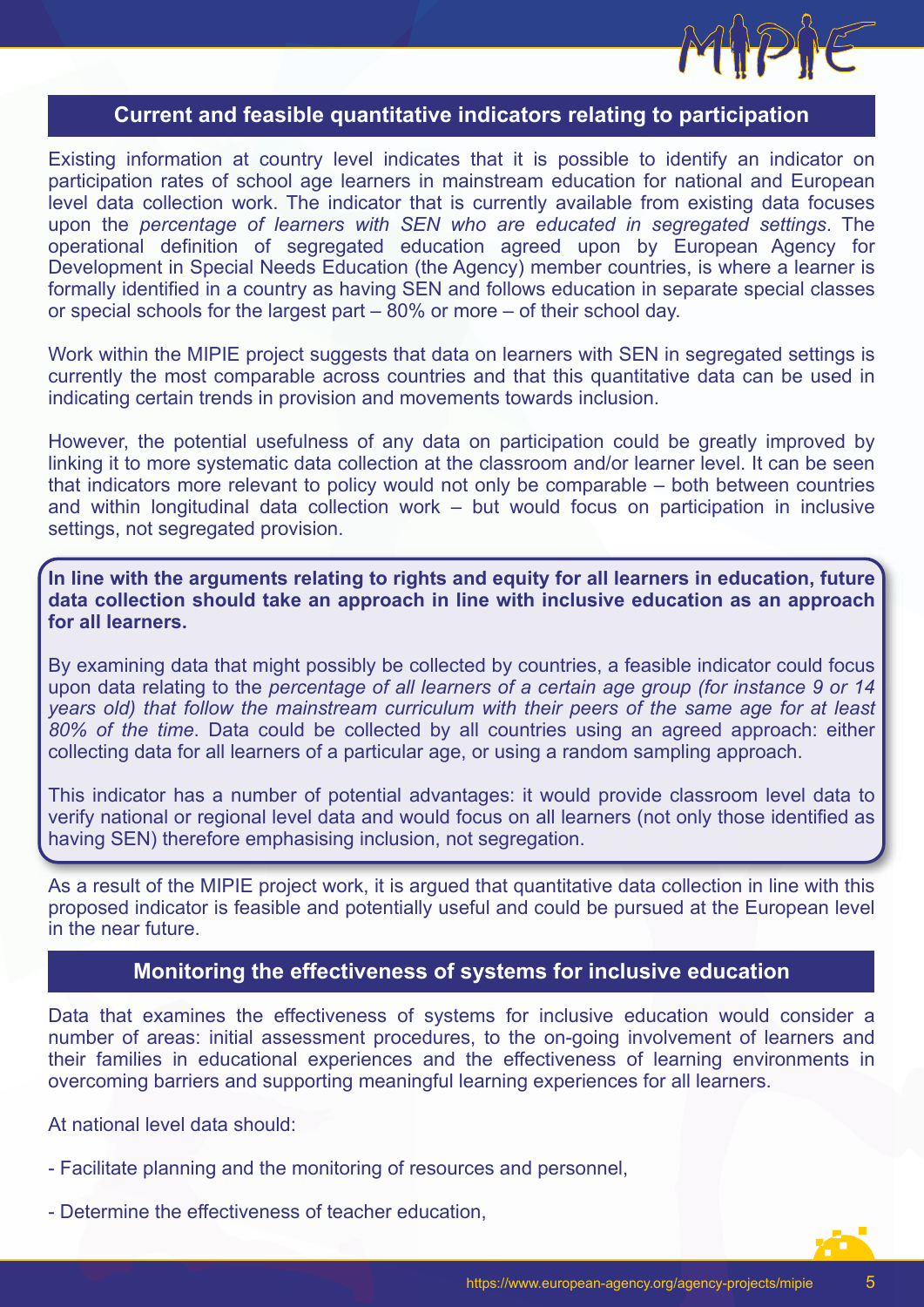

- Evaluate system cost effectiveness.

At school level, data collection should:

- Provide information supporting teachers and school staff to plan and deliver appropriate support and provision;

- Give clear insights into how parents and learners are enabled to take a full part in the educational process.

**Examining effectiveness of systems for inclusive education relates input to the key issue of cost effectiveness, with the corresponding descriptor focussing upon resource allocation.**

The process of education is related to four key issues and corresponding descriptors:

- 1 Receptiveness to diversity, as evidenced via to admission data;
- 2 Quality of learning, as evidenced via data on assessment;
- 3 Quality of support, as evidenced via data on planning;
- 4 Teacher effectiveness, as evidenced via data on teaching.

#### **An agenda for European level data collection**

Through a consideration all of the proposals from the MIPIE project, a proposed agenda for future developments in data collection at the European level can be identified that is built upon a synergy of efforts at the European and national levels. European level data collection work requires a comprehensive strategy, with activities to be completed in the short, mid and long-term.

In the short term, the data collection strategy should be based upon the current Eurostat enquiry into quantitative data collection for special needs education. It should carefully explore if such data already exists by identifying useful data within existing datasets.

In the mid-term, a European data collection strategy would focus upon the implementation of Article 24 of the UNCRPD and investigate precisely which key information and data may be required, examine whether such data exists and clarify what work is required to gather the data that may additionally be needed.

In the long-term, a data collection strategy should follow a clearly agreed agenda with countries working within a shared framework. MIPIE project experts argued for a comprehensive set of data collection agreements covering concepts, definitions and methods that could be implemented at the national level as a 'minimum' for countries' data collection work.

This agenda would be based on the premise that inclusive education is a quality imperative and it would work to provide countries with quantitative and qualitative insights into the effectiveness of inclusive education policy and the quality of inclusive education practice in terms of monitoring learners' rights and ensuring equity.

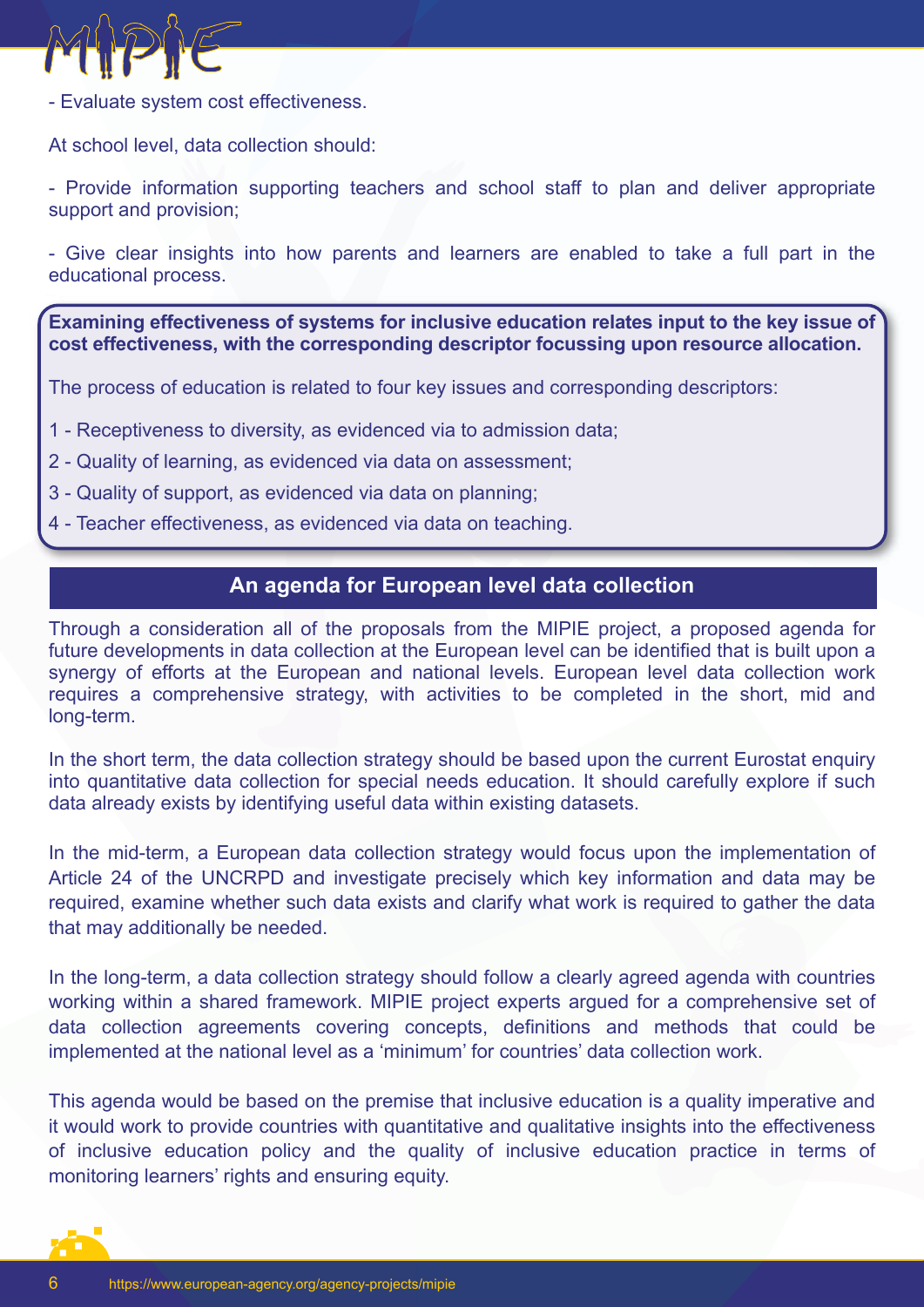

**For this European agenda to be enacted, four areas of agreement need to be reached across countries in order to support European level work:**

- Identify evidence required at national and at international levels;

- Identify the most effective data available as well as data that still needs to be developed;

- Define coherent data gathering procedures and mechanisms at European and at national level;

- Address comparability issues.

There is a need for synergies at national level between key stakeholders that would be based upon a clear rationale for data collection considering national, regional, school and classroom level data if overall country data is to effectively reflect practice.

Any data collection at the European level must clearly build upon existing national level data collection, directly link to the ET 2020 work and other European strategies and build upon UNESCO, Eurostat and OECD (UOE) data collection systems, as well as those used by the Agency and other international sources.

Future European level work should foster synergies between stakeholders, in the form of closer alignment of data collection activities and work. The synergies needed for mapping the implementation of policy for inclusive education require work to be framed within a recognised platform, enabling the stakeholders involved in European data collection work to collaborate effectively, to share knowledge and expertise and to define common perspectives. Such a platform – potentially based upon the work of the Agency – would aim to support the work of other European stakeholders in this arena as well as support country data collection work relating to inclusive education.

#### **References**

Communication from the Commission to the European Parliament, the Council, the European Economic and Social Committee and the Committee of the Regions. *European Disability Strategy 2010-2020: A Renewed Commitment to a Barrier-Free Europe.* Com(2010) 636 Final

Council Conclusions of 12 May 2009 on a *Strategic Framework For European Cooperation In Education and Training (ET 2020)* (Official Journal C 119 Of 28.5.2009)

United Nations (2006) *Convention on the Rights of Persons with Disabilities*, New York: United Nations. Electronic source available online at: http://www.un.org/disabilities/convention/conventionfull.shtml

World Health Organisation (2011) *World Report on Disability*. Geneva: Switzerland. WHO

This paper is a summary of the main findings of the MIPIE project. The full project report: *Mapping the Implementation of Policy for Inclusive Education: an exploration of challenges and opportunities for developing indicators* (2011) can be downloaded from: https://www.europeanagency.org/agency-projects/mipie

Print copies are available upon request from the Agency Secretariat: secretariat@european-agency.org